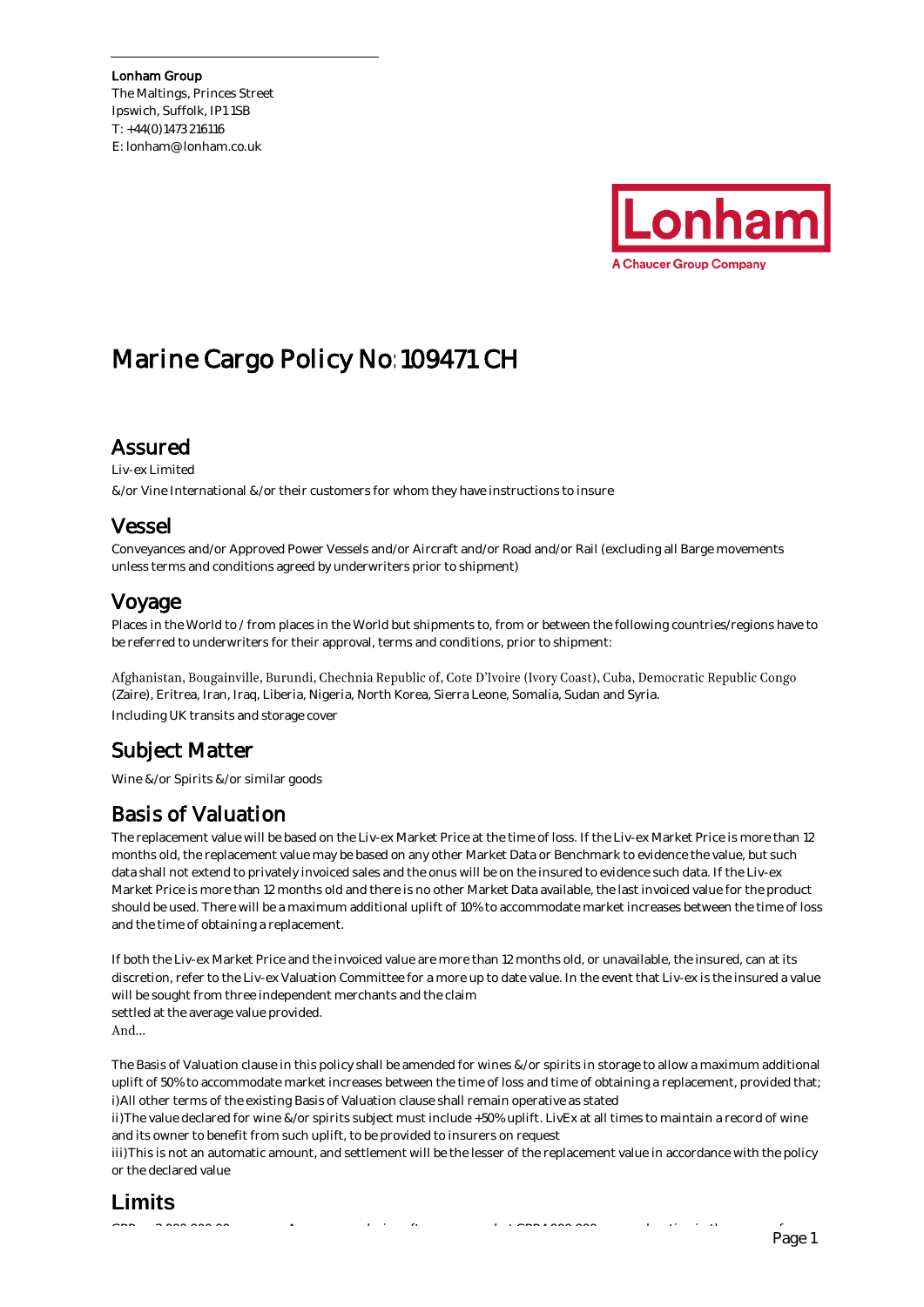ordinary transit or in storage

| <b>GBP</b> | 15,000,000,00 | Maximum sum insured in respect of stock at LCB Tilbury.            |
|------------|---------------|--------------------------------------------------------------------|
| <b>GBP</b> | 3.000.000.00  | Maximum sum insured at named location in Bruges, France            |
| <b>GBP</b> | 5,000,000,00  | Maximum sum insured at named location in Westerlo-Heultje, Belgium |
| GBP        | 100,000.00    | Maximum sum insured at named location in Hong Kong                 |
| GBP        | 25,000.00     | Maximum sum insured at unspecified location.                       |

### Period

From: 01 November 2021 at 00:00 hours

To: 31 October 2022 at 23:59 hours

Local Standard Time at the address of the Assured

Stock Locations

London City Bond Chill Store Berth 29 - 30 Tilbury Dock Essex RM18 7EH

Vine Bordeaux c/o Dartess B2 14 rue de Strasbourg ZI Bordeaux Fret 33520 Bruges

Industriepark Hulshout-Heultje Fabriekstraat 17 Hall K 2260 Westerlo-Heultje Belgium

CN Logistics Goodman Tuen Mun Distribution Centre 3/F 3A Hung Cheung Road

 $\label{lem:1} \textbf{Imports}-\text{Covered}$ Exports - Covered  $Stock-Covered$ Domestic Transits - Covered Exhibitions - Not Covered Loaned &/or Hired Goods - Not Covered Buyer's Interest - Not Covered Seller's Interest - Not Covered Sales Representatives Samples - Not Covered Engineer's Tools - Not Covered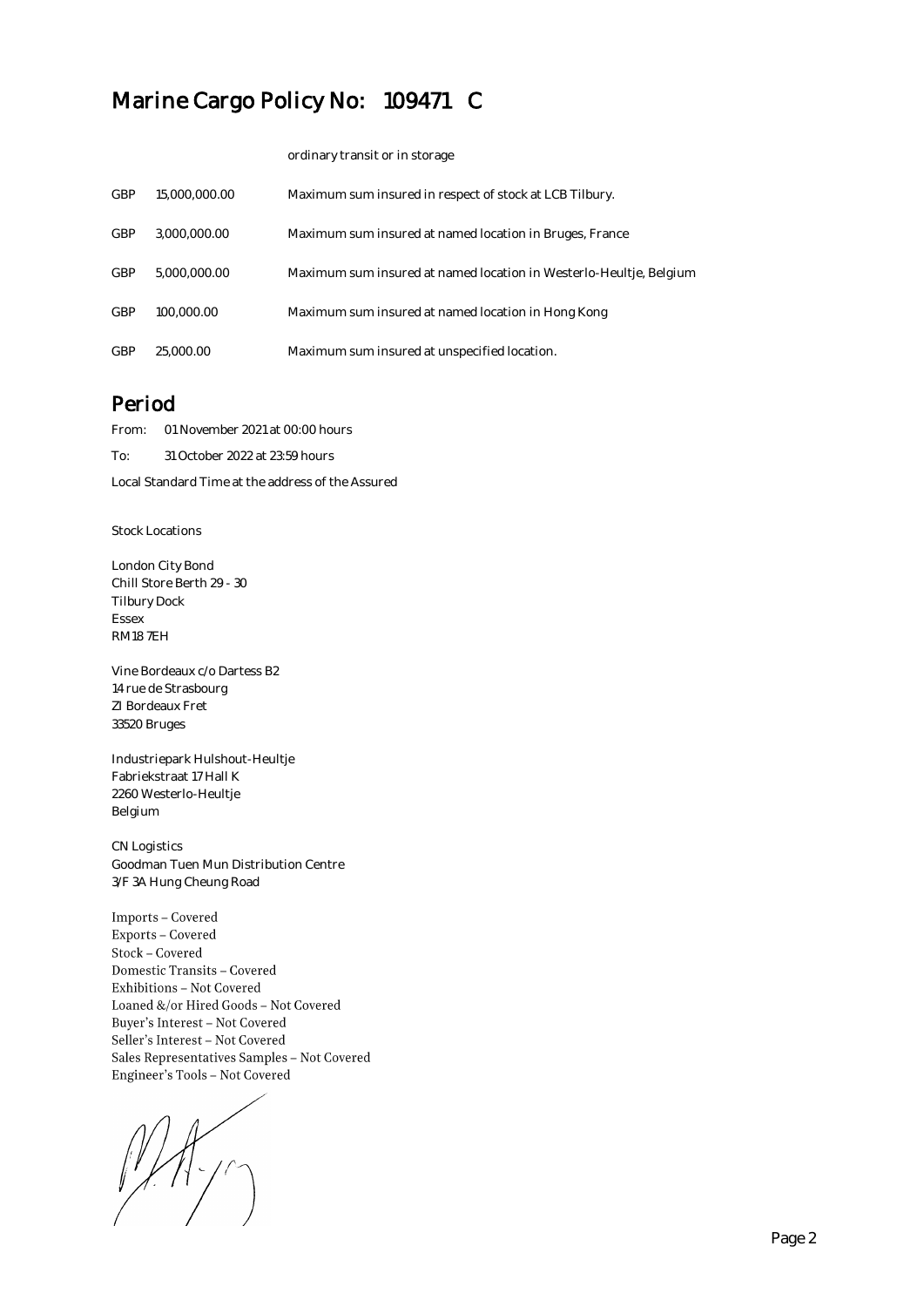......................................................................................................

LONHAM GROUP LTD.<br>on behalf of Chaucer Syndicate 1084 at Lloyd's

B6014CHALON21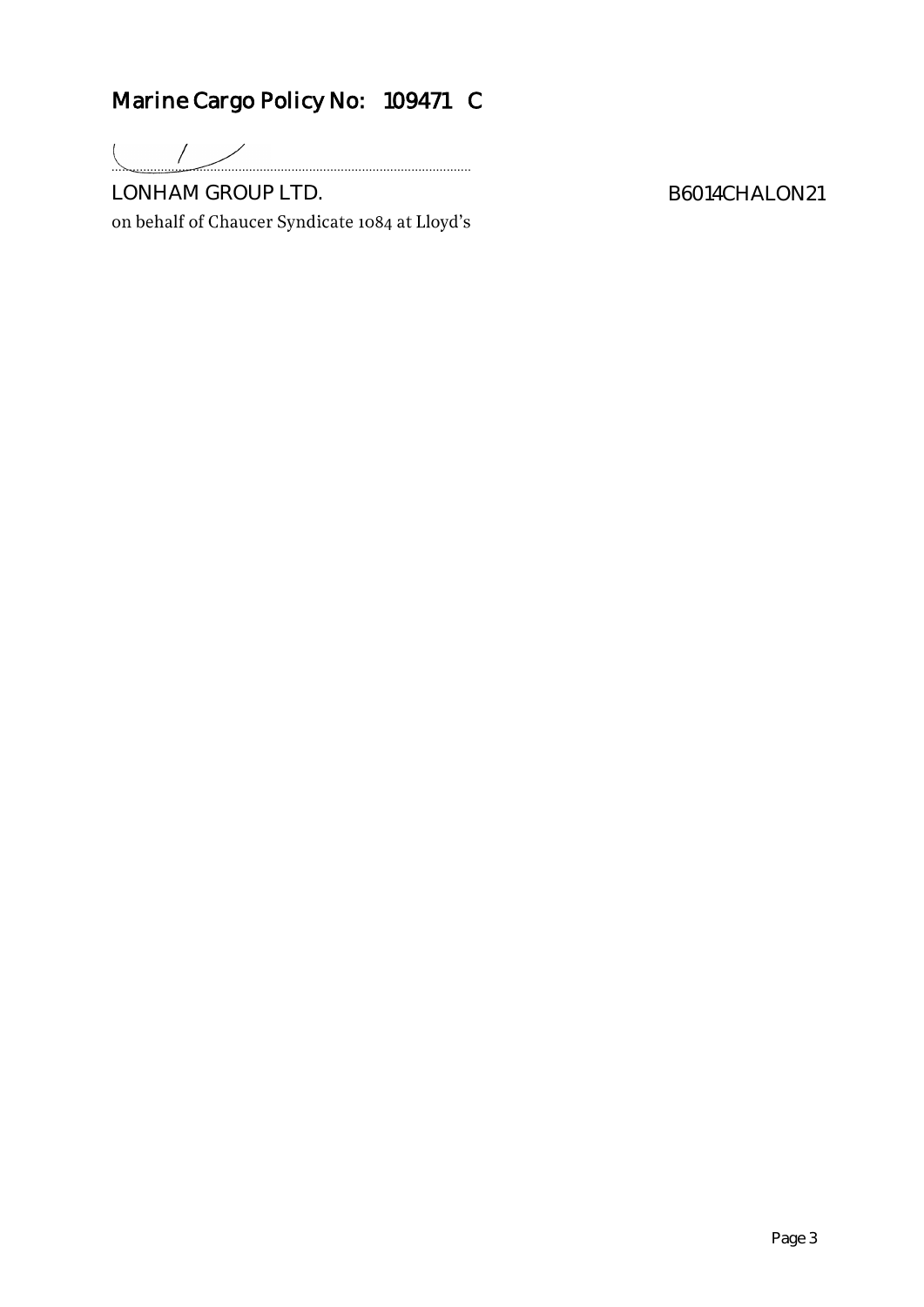### Institute Clauses

Institute Cargo Clauses (A) CL.382 01.01.09 Institute Cargo Clauses (Air) (Excluding sendings by post) CL.387 01.01.09 Institute War Clauses (Cargo) CL.385 01.01.09 Institute War Clauses (Air Cargo) (Excluding sendings by post) CL.388 01.01.09 Institute War Clauses (Sendings by post) CL.390 01.03.2009 Institute Strikes Clauses (Cargo) CL.386 01.01.09 Institute Strikes Clauses (Air Cargo) CL.389 01.01.09 Institute Classification Clause CL.354 1.1.01 Institute Replacement Clause CL.372 01.12.08 Institute Radioactive Contamination, Chemical, Biological, Bio-Chemical and Electromagnetic Weapons Exclusion Clause CL.370 10.11.03

### Conditions

### Conditions

### ACCUMULATION CLAUSE

The limits of liability expressed herein shall not apply in the event of or during transhipment or after the arrival of the overseas vessel or conveyance at the port or place of discharge provided always that any accumulation of interests during the ordinary course of transit beyond such limits of liability shall not have arisen from circumstances within the control of the Assured.

### AIRFREIGHT REPLACEMENT CLAUSE

In the event of loss and/or damage to the insured interest through perils insured against it is hereby declared and agreed that Underwriters shall be liable for the extra costs involved in despatch of parts by Airfreight where such method of despatch is necessary to expedite repair and/or replacement in order to prevent interruption of the Consignee's business.

Underwriters' liability in respect of such extra costs are limited to 2 x seafreight costs of the original voyage. In no case shall Underwriters' total liability exceed such insured value.

### **AVERAGE CLAUSE**

This insurance is subject to the condition of Average, that is to say if the property covered by this Insurance shall at the time of any loss be of greater value (in the country of destination) than the sum insured hereby, the Assured shall only be entitled to recover hereunder such proportion of the said loss as the sum insured by this insurance bears to the total value (in the country of destination) of the said property.

### BRANDS CLAUSE

The Assured shall have full rights to possession of all goods bearing embossed or indented brands or labels or other permanent markings, identifying the Assured as the manufacturer thereof, or the sale of which carries or implies a guarantee of the supplier or of the Assured, or exclusive and/or secret formulas that may be involved in any loss hereunder, and shall retain control of all such goods. On shipments covered under this policy, Underwriters are to pay a total loss on any and all goods and/or packaging damaged by risks insured against, which the Assured elects to either destroy or return to their factory, or recondition, Underwriters being entitled to such salvage as may be obtained. The Assured, exercising a reasonable discretion, shall be the sole judge as to whether the goods involved in any loss hereunder are suitable for marketing and no goods deemed by the Assured to be unfit for marketing shall be sold or otherwise disposed of except by the Assured or with the Assured's consent, but the Assured shall allow Underwriters any salvage obtained on any sale or other disposition of such goods.

### CANCELLATION CLAUSE

This policy is subject to 30 days written notice of cancellation, either side, but 7 days in respect of War, Strikes, Riots and Civil Commotions and 48 hours in respect of Strikes, Riots and Civil Commotions on shipments to or from the United States of America. Subject to no claims having been made during the period of insurance Underwriters at their discretion shall receive and retain pro-rata or earned premium whichever is the greater. The provisions of this clause are without prejudice to the Underwriters' rights of cancellation in the clause headed "Premium Payment Clause" in these conditions.

### COMMUNICABLE DISEASE EXCLUSION (Cargo)

1. Notwithstanding any provision to the contrary within this insurance, this insurance does not insure any loss, damage,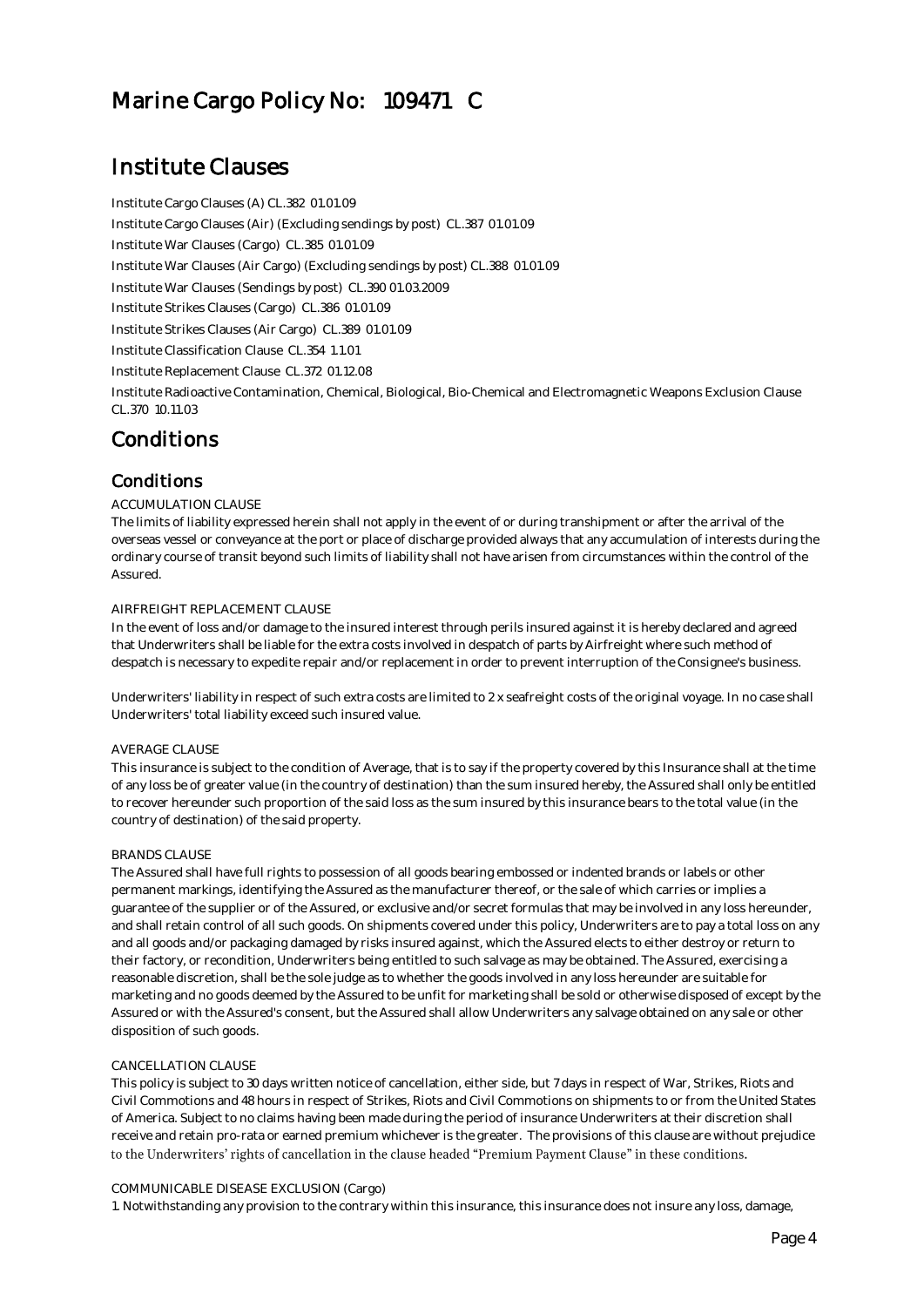liability, claim, cost or expense of whatsoever nature caused by, contributed to by, resulting from, arising out of, or in connection with a Communicable Disease or the fear or threat (whether actual or perceived) of a Communicable Disease regardless of any other cause or event contributing concurrently or in any other sequence thereto.

2. As used herein, a Communicable Disease means any disease which can be transmitted by means of any substance or agent from any organism to another organism where:

 2.1 the substance or agent includes, but is not limited to, a virus, bacterium, parasite or other organism or any variation thereof, whether deemed living or not, and

 2.2 the method of transmission, whether direct or indirect, includes but is not limited to, airborne transmission, bodily fluid transmission, transmission from or to any surface or object, solid, liquid or gas or between organisms, and

 2.3 the disease, substance or agent can cause or threaten bodily injury, illness, damage to human health, human welfare or property.

### JC2020-011 17 April 2020

### CONCEALED DAMAGE CLAUSE

In respect of shipments insured hereunder which are received by the consignee at final destination and placed in storage but not unpacked, this insurance also covers losses discovered upon the opening of the case, container or package which are deemed to have occurred during transit and shall be paid for accordingly unless conclusive proof to the contrary be established, provided the case, container or package is opened not later than 30 days after arrival in store.

Cases, containers or packages showing outward signs of loss and/or damage are to be opened immediately on arrival at site. 

#### CONTRACTS (Rights of Third Parties) ACT 1999 EXCLUSION CLAUSE (Cargo)

The Provisions of the Contracts (Right of Third Parties) Act 1999 do not apply to this insurance or to any certificates(s) of insurance issued hereunder. Neither this insurance nor any certificates issued hereunder confer any benefits on any third parties. No third party may enforce any term of this insurance or of any certificate issued hereunder. This clause shall not affect the rights of the Assured (as assignee or otherwise) or the rights of any loss payee. 

### DATA PROTECTION

Your personal information notice

#### Who we are:

We act for Chaucer and are the company identified in the contract of insurance and/or in the certificate of insurance.

### The basics:

We and other insurance market participants collect and use relevant information about you to provide you with your insurance cover or the insurance cover that benefits you, or in connection with a claim and to meet our legal obligations.

This information includes details such as your name, address and contact details and any other information that we collect about you in connection with the insurance cover from which you benefit. This information may include more sensitive details such as information about your health and any criminal convictions you may have.

In certain circumstances, we may need your consent to process certain categories of information about you (including sensitive details such as information about your health and any criminal convictions you may have). Where we need your consent, we will ask you for it separately. You do not have to give your consent and you may withdraw your consent at any time. However, if you do not give your consent, or you withdraw your consent, this may affect our ability to provide the insurance cover from which you benefit and may prevent us from providing cover for you or handling your claims.

The way insurance works means that your information may be shared with, and used by, a number of third parties in the insurance sector for example, insurers, agents or brokers, reinsurers, loss adjusters, sub-contractors, regulators, law enforcement agencies, fraud and crime prevention and detection agencies and compulsory insurance databases. We will only disclose your personal information in connection with the insurance cover that we provide and to the extent required or permitted by law.

#### Other people's details you provide to us:

Where you provide us or your agent or broker with details about other people, you must provide this notice to them.

#### Want more details?

For more information about how we use your personal information please see our full privacy notice(s), which is/are available online on our website(s) or in other formats on request.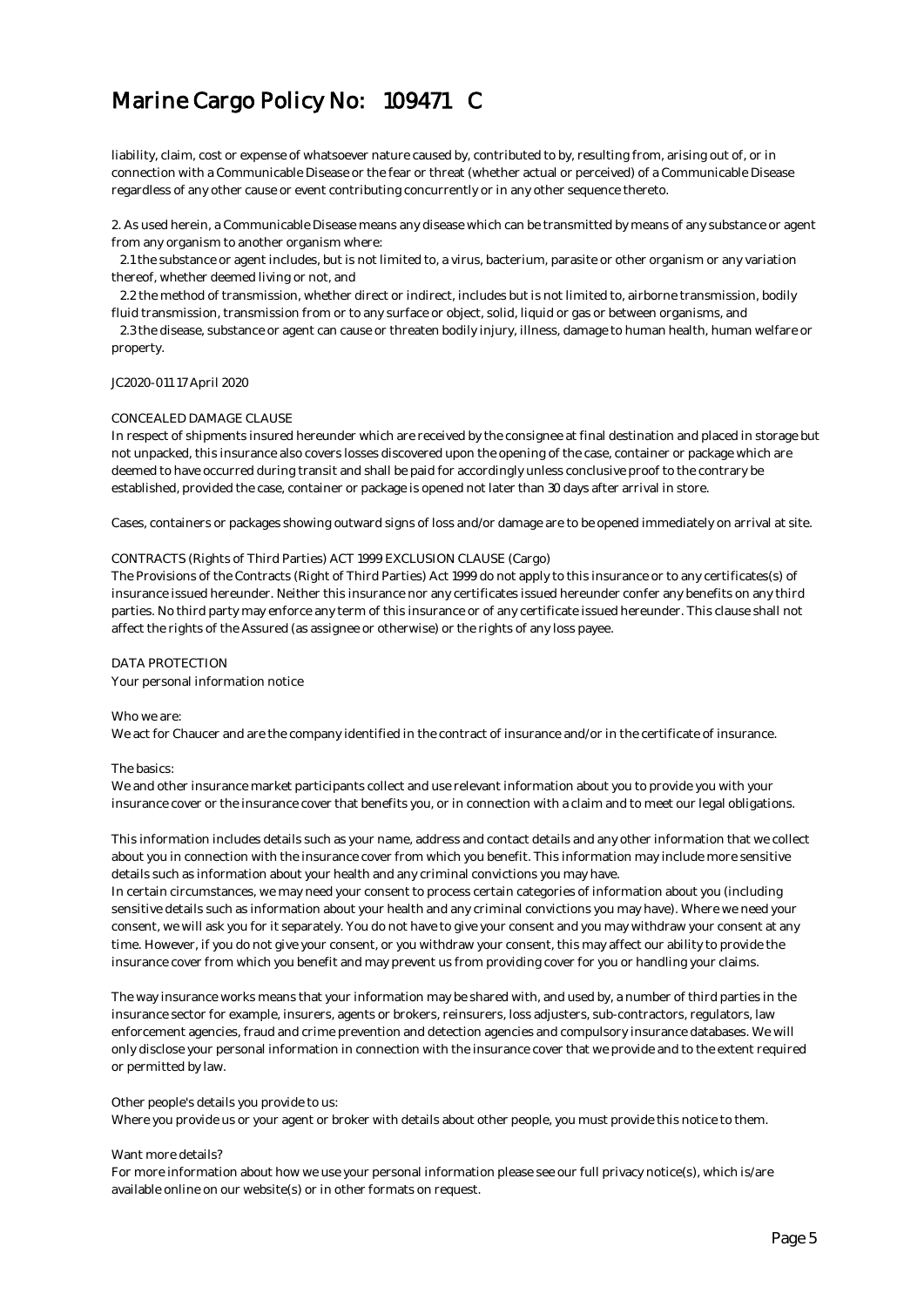#### Contacting us and your rights:

You have rights in relation to the information we hold about you, including the right to access your information. If you wish to exercise your rights, discuss how we use your information or request a copy of our full privacy notice(s), which is also available on our website www.lonham.co.uk, please contact us, or the agent or broker that arranged your insurance. Our contact details are:

Diane Stannard, Lonham Group Ltd, The Maltings, Princes Street, Ipswich, Suffolk, IP1 1SB, UK, Tel: +44(0)1473216116, Email: lonham@lonham.co.uk

LMA9151 (Amended) 25 April 2018

#### DEBRIS REMOVAL CLAUSE

This insurance is extended to cover, in addition to any other amount recoverable under this insurance, extra expenses reasonably incurred by the Assured for the removal and disposal of debris of the subject-matter insured or part thereof, by reason of damage thereto caused by an insured risk, but excluding absolutely

1. any expenses incurred in consequence of or to prevent or mitigate pollution or contamination, or any threat or liability thereof.

2. the cost of removal of cargo from any vessel or craft.

In no case shall the Underwriters be liable under this Clause for more than 10% of the proportionate insured value under this policy of the damaged subject-matter removed.

EXCLUDING HEATING, SWEATING, INHERENT VICE AND/OR ANY LOSS OR DAMAGE CAUSED BY ATMOSPHERIC CONDITIONS..

EXCLUDING WEAPONS AND/OR ARMS AND/OR AMMUNITION AND/OR EXPLOSIVES AND/OR PARTS AND/OR ASSOCIATED ACCESSORIES AND/OR MATERIALS AND/OR INGREDIENTS AND/OR TECHNOLOGY OF ALL KINDS.

### FINANCIAL CONDUCT AUTHORITY (FCA) REGULATIONS CLAUSE

This policy expressly excludes any cover relating to any breach of or failure to comply with FCA Regulations concerning but not limited to the sale of insurance or the administration thereof whether or not the Assured is regulated (in whatever capacity) or unregulated by the FCA.

### F.O.B. AND/OR F.O.S. CONDITIONS

In respect of goods bought on F.O.B. and/or F.O.S. and/or ex border terms and/or other similar terms, it is understood and agreed that cover shall commence from time of leaving the supplier`s premises at place of dispatch. It is agreed that the intention of the foregoing is to cover loss and/or damage due to insured risks which may have occurred wholly or partly prior to F.O.B. etc., and for which it is not practicable to hold the suppliers responsible.

### GENERAL AVERAGE, SALVAGE & SALVAGE CHARGES

This insurance covers general average and salvage charges, adjusted or determined according to the contract of affreightment and/or the governing law and practice (or, if there is no contract of affreightment, according to Foreign Statement or to York-Antwerp Rules) incurred to avoid or in connection with the avoidance of loss from any cause except those specifically excluded herefrom.

For the purpose of claims for general average contributions and salvage charges recoverable hereunder, the subject-matter insured shall be deemed to be insured for its full contributory value.

No policy excess shall be payable in respect of the provision of General Average and/or Salvage contributions.

General Average deposits shall be payable on production of General Average deposit receipts.

#### IMPORTANT INSTRUCTIONS IN EVENT OF CARGO CLAIM

A)DOCUMENTATION OF CLAIMS:

To enable claims to be dealt with promptly, the Assured or their Agents are advised to submit all available supporting documents without delay, including when applicable:

•Original policy or certificate of insurance

·Original or copy shipping invoices, together with shipping specification and/or weight notes

.Original Bill of Lading and/or other contract of carriage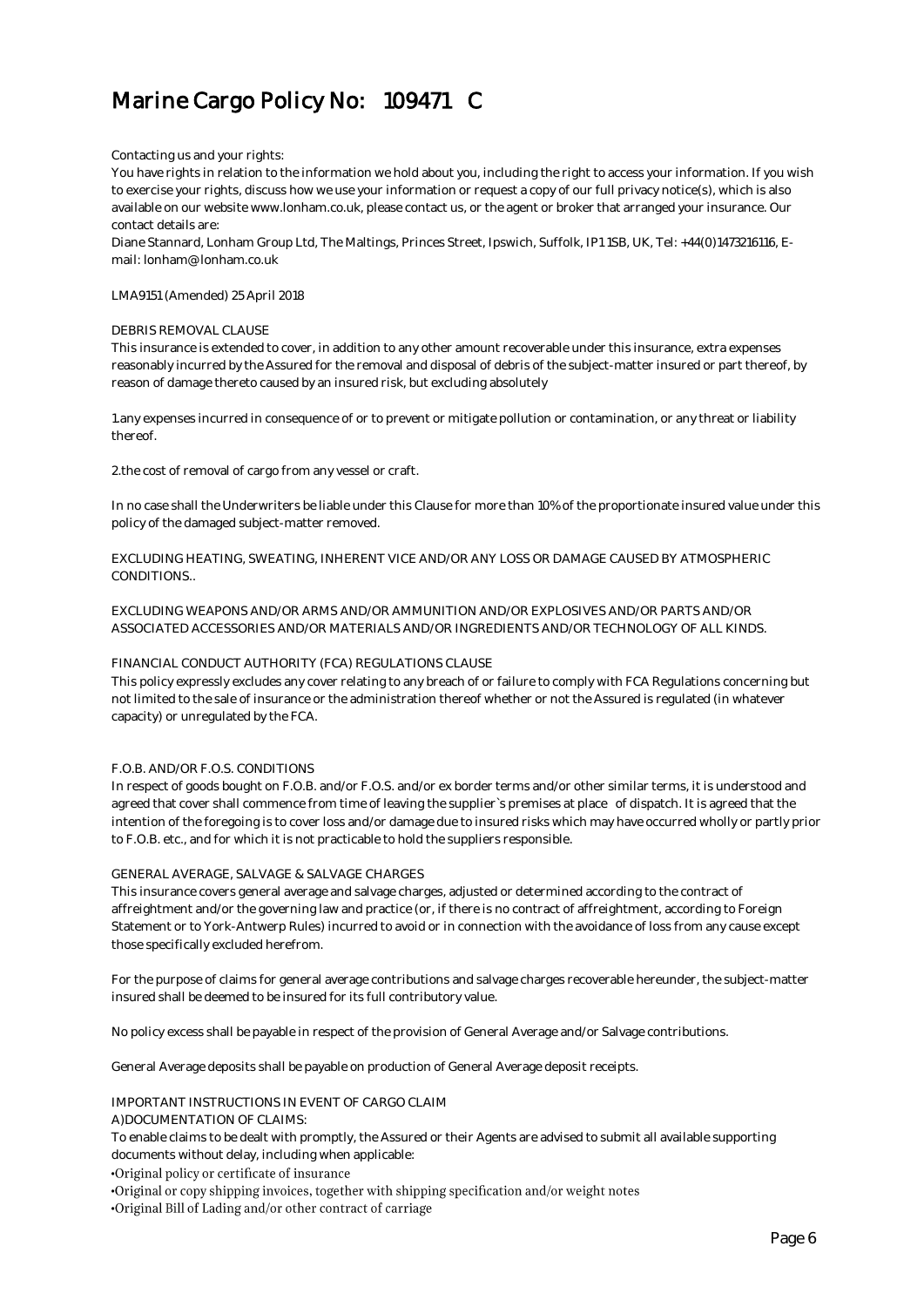•Survey report or other documentary evidence to show the extent of the loss or damage •Landing account and weight notes at final destination -Correspondence exchanged with the Carriers and other parties regarding their liability for the loss or damage

### B) IMPORTANT - LIABILITY OF CARRIERS, BAILEES OR OTHER THIRD PARTIES:

It is the duty of the Assured and their Agents, in all cases, to take such measures as may be reasonable for the purpose of averting or minimising a loss and to ensure that all rights against Carriers, Bailees or other third parties are properly preserved and exercised. In particular, the Assured or their Agents are required:-

1. To claim immediately on the Carriers, Port Authorities or other Bailees for any missing packages.

2. In no circumstances, except under written protest, to give clean receipts where goods are in doubtful condition. 3. When delivery is made by Container, to ensure that the Container and its seals are examined immediately by their responsible official. If the Container is delivered damaged or with seals broken or missing or with seals other than as stated in the shipping documents, to clause the delivery receipt accordingly and retain all defective or irregular seals for subsequent identification.

4. To apply immediately for survey by Carriers' or other Bailees' Representatives if any loss or damage be apparent and claim on the Carriers or other Bailees for any actual loss or damage found at such survey.

5. To give notice in writing to the Carriers or other Bailees within 3 days of the delivery if the loss or damage was not apparent at the time of taking delivery.

Note:- The Consignee or their Agents are recommended to make themselves familiar with the Regulations of the Port Authorities at the port of discharge.

### INCREASED VALUE (Duty and/or Taxes) CLAUSE

Increased Value by reason of payment of Duty and/or Levy is covered subject to the same conditions as are, or would be, applicable to the insurance on cargo hereunder and to pay on the same basis as such insurance cover but excluding:

1. Total Loss, or Total Loss of part arising prior to Duty and/or Levy becoming payable and resulting in non-payment of Duty and/or Levy.

2. Liability for General Average Contributions and Salvage Charges unless the occurrence giving rise to the General Average occurs after Duty and/or Levy becomes payable.

Also including the Assured's liability for the payment of duty or other levies, following loss of or damage to the Insured Interest recoverable hereunder, to the Authority of any country through which the interest may pass including country or origin prior to delivery to the consignee.

No claim to attach hereto for duty payable in the country of destination unless such duty amount is declared within the insured value hereunder.

Also deemed to cover Duty and/or other levies including Carnet penalties which become payable due to the physical loss of equipment in the country in which the loss occurs. 

### INSOLVENCY EXCLUSION CLAUSE

It is hereby agreed that the exclusion "loss damage or expense arising from insolvency or financial default of the owners managers charterers or operators of the vessel and/or aircraft" (incorporated in the Institute Clauses herein) is amended to read as follows:-

"In no case shall this insurance cover loss damage or expense arising from insolvency or financial default of the owners managers charterers or operators of the vessel and/or aircraft where the Assured are unable to show that prior to the loading of the subject-matter insured on board the vessel and/or aircraft, all reasonable practicable and prudent measures were taken by the Assured, their servants and agents, to establish the financial reliability of the party in default".

### JC 98/019 1 MAY 1998 CARGO ISM ENDORSEMENT Applicable to shipments on board Ro-Ro passenger ferries.

Applicable with effect from 1 July 1998 to shipments on board:

1) passenger vessels transporting more than 12 passengers and

2) oil tankers, chemical tankers, gas carriers, bulk carriers and cargo high speed craft of 500 gt or more.

Applicable with effect from 1 July 2002 to shipments on board all other cargo ships and mobile offshore drilling units of 500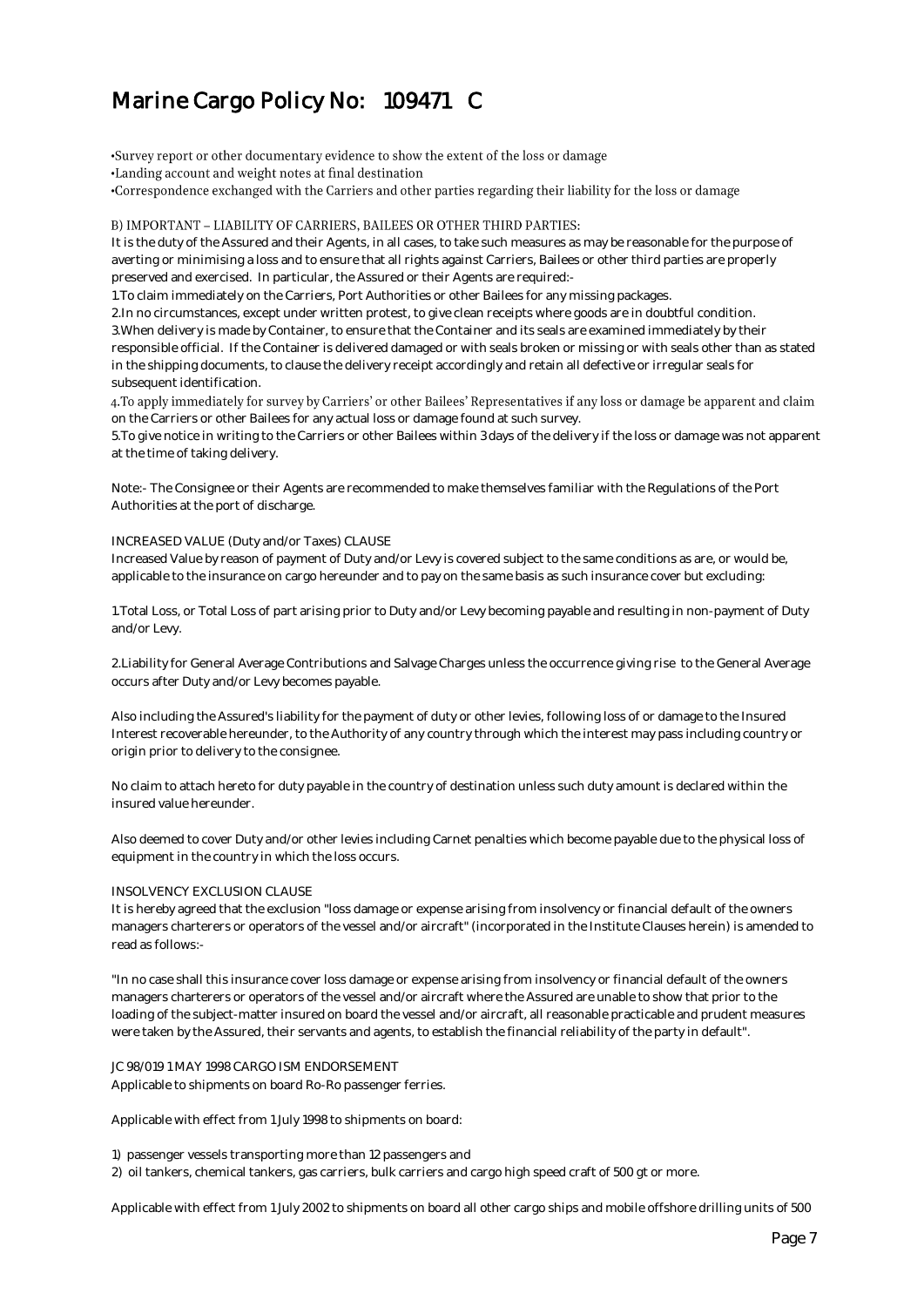gt. or more.

In no case shall this insurance cover loss, damage or expense where the subject matter insured is carried by a vessel that is not ISM Code certified or whose owners or operators do not hold an ISM Code Document of Compliance when, at the time of loading of the subject matter insured on board the vessel, the Assured were aware, or in the ordinary course of business should have been aware:-

a) Either that such vessel was not certified in accordance with the ISM Code.

b) Or that a current Document of Compliance was not held by her owners or operators.

as required under the SOLAS Convention 1974 as amended.

This exclusion shall not apply where the insurance has been assigned to the party claiming hereunder who has bought or agreed to buy the subject matter insured in good faith under a binding contract.

#### CARGO ISPS ENDORSEMENT

In no case shall this insurance cover loss, damage or expense where the subject matter insured is carried by a vessel that does not hold a valid International Ship Security Certificate as required under the International Ship and Port Facility Security (ISPS) Code when, at the time of loading of the subject matter insured on board the vessel, the Assured were aware, or in the ordinary course of business should have been aware that such vessel was not certified in accordance with the ISPS Code as required under the SOLAS Convention 1974 as amended.

This exclusion shall not apply where the insurance has been assigned to the party claiming hereunder who has bought or agreed to buy the subject matter insured in good faith under a binding contract.

#### CARGO ISM FORWARDING CHARGES CLAUSE

(For use only with JCC Cargo ISM Endorsement JC98/019)

This insurance is extended to reimburse the Assured, up to the limit of the sum insured for the voyage, for any extra charges properly and reasonably incurred in unloading, storing and forwarding the subject-matter to the destination to which it is insured hereunder following release of cargo from a vessel arrested or detained at or diverted to any other port or place (other than the intended port of destination) where the voyage is terminated due either

a) to such vessel not being certified in accordance with the ISM Code.

or

b) to a current Document of Compliance not being held by her owners or operators

as required under the SOLAS Convention 1974 as amended.

This clause, which does not apply to General Average or Salvage or Salvage Charges, is subject to all other terms, conditions and exclusions contained in the policy and to JCC Cargo ISM Endorsement JC98/019.

### CARGO ISPS FORWARDING CHARGES CLAUSE

This insurance is extended to reimburse the Assured, up to the limit of the sum insured for the voyage, for any extra charges properly and reasonably incurred in unloading, storing and forwarding the subject-matter to the destination to which it is insured hereunder following release of cargo from a vessel arrested or detained at or diverted to any other port or place (other than the intended port of destination) where the voyage is terminated due to such vessel not being certified in accordance with the ISPS Code as required under the SOLAS Convention 1974 as amended.

This clause, which does not apply to General Average or Salvage or Salvage Charges, is subject to all other terms conditions and exclusions contained in the policy and to JCC Cargo ISPS Endorsement (JC 2004/050).

#### JC2008/024 CARGO PIRACY NOTICE OF CANCELLATION

Where this insurance covers piracy and/or general average, salvage and sue and labour charges arising from piracy, such cover may be cancelled by insurers giving 7 days notice in writing, cancellation to take effect on the expiry of 7 days (10 days in respect of reinsurance) from midnight of the day on which the notice is issued by insurers.

Insurers agree to reinstate this coverage subject to agreement between insurers and the insured prior to the cancellation taking effect as to any new rate of premium and/or conditions and/or warranties. Such cancellation shall not affect any insurance which has attached before the cancellation takes effect.

If the cancellation is in relation to specific geographical areas, such areas will be clearly defined by insurers in the notice of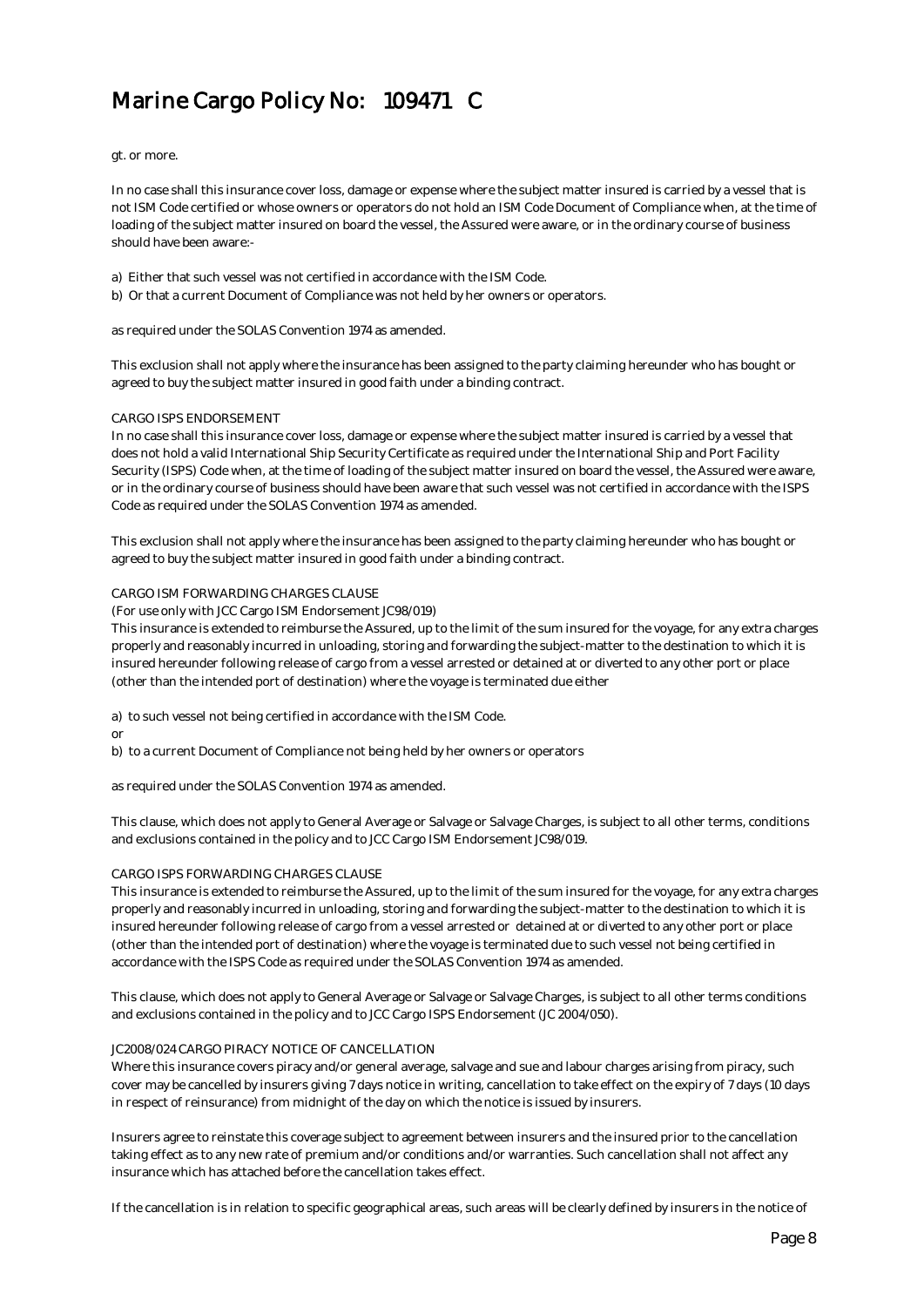cancellation.

JC2009-056 TERMINATION OF TRANSIT CLAUSE (TERRORISM) 2009

This clause shall be paramount and shall override anything contained in this insurance inconsistent therewith. 1. Notwithstanding any provision to the contrary contained in the contract of insurance or the Clauses referred to therein, it is agreed that in so far as the contract of insurance covers loss of or damage to the subject-matter insured caused by any act of terrorism being an act of any person acting on behalf of, or in connection with, any organisation which carries out activities directed towards the overthrowing or influencing, by force or violence, of any government whether or not legally constituted or any person acting from a political, ideological or religious motive, such cover is conditional upon the subjectmatter insured being in the ordinary course of transit and, in any event, SHALL TERMINATE: either

1.1 as per the transit clauses contained within the contract of insurance,

or

 1.2 on completion of unloading from the carrying vehicle or other conveyance in or at the final warehouse or place of storage at the destination named in the contract of insurance,

 1.3 on completion of unloading from the carrying vehicle or other conveyance in or at any other warehouse or place of storage, whether prior to or at the destination named in the contract of insurance, which the Assured or their employees elect to use either for storage other than in the ordinary course of transit or for allocation or distribution, or

1.4 when the Assured or their employees elect to use any carrying vehicle or other conveyance or any container for storage other than in the ordinary course of transit,

or

1.5 in respect of marine transits, on the expiry of 60 days after completion of discharge overside of the subject-matter insured from the oversea vessel at the final port of discharge,

1.6 in respect of air transits, on the expiry of 30 days after unloading the subject-matter insured from the aircraft at the final place of discharge,

### whichever shall first occur.

2. If the contract of insurance or the Clauses referred to therein specifically provide cover for inland or other further transits following on from storage, or termination as provided for above, cover will re-attach, and continues during the ordinary course of that transit terminating again in accordance with clause 1.

### JC2010/014 SANCTION LIMITATION AND EXCLUSION CLAUSE

No (re)insurer shall be deemed to provide cover and no (re)insurer shall be liable to pay any claim or provide any benefit hereunder to the extent that the provision of such cover, payment of such claim or provision of such benefit would expose that (re)insurer to any sanction, prohibition or restriction under United Nations resolutions or the trade or economic sanctions, laws or regulations of the European Union, United Kingdom or United States of America.

### JC2010/015 UK EXPORT CONTROL ORDER 2008 - REVOCATION OF LICENCES CLAUSE

In no case shall this insurance provide cover or shall any insurer(s) be liable to pay any claim or provide any benefit hereunder in respect of any movement(s) of goods authorised by an export control licence issued under the UK Export Control Order 2008 if the licence has expired or been revoked or for the period of suspension if the licence has been suspended.

This clause shall not apply to a claim that arises prior to expiry revocation or suspension of such licence. In the event of the subsequent reinstatement of the licence, cover will re-attach subject always to the terms and conditions of this insurance.

This clause shall be paramount and shall override anything contained in this insurance inconsistent therewith.

### LABELS CLAUSE

In case of damage from a peril insured against affecting labels only, loss to be limited to an amount sufficient to pay the cost of re-conditioning cost of new labels and relabelling the goods provided the damage will have amounted to a claim under the terms of this policy.

### LMA 5403 - MARINE CYBER ENDORSEMENT

1 Subject only to paragraph 3 below, in no case shall this insurance cover loss, damage, liability or expense directly or indirectly caused by or contributed to by or arising from the use or operation, as a means for inflicting harm, of any computer, computer system, computer software programme, malicious code, computer virus, computer process or any other electronic system.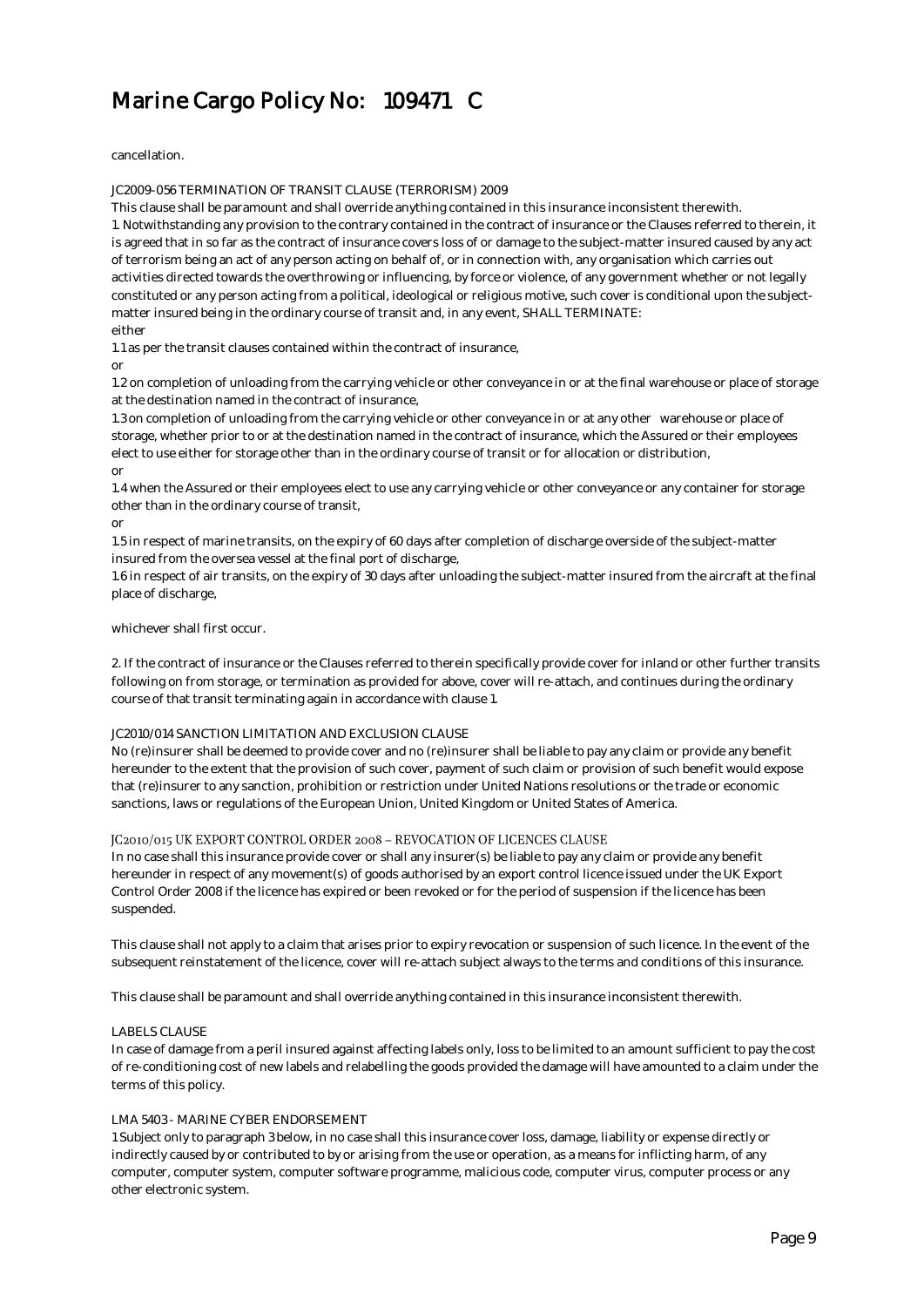2 Subject to the conditions, limitations and exclusions of the policy to which this clause attaches, the indemnity otherwise recoverable hereunder shall not be prejudiced by the use or operation of any computer, computer system, computer software programme, computer process or any other electronic system, if such use or operation is not as a means for inflicting harm.

3 Where this clause is endorsed on policies covering risks of war, civil war, revolution, rebellion, insurrection, or civil strife arising therefrom, or any hostile act by or against a belligerent power, or terrorism or any person acting from a political motive, paragraph 1 shall not operate to exclude losses (which would otherwise be covered) arising from the use of any computer, computer system or computer software programme or any other electronic system in the launch and/or guidance system and/or firing mechanism of any weapon or missile.

LMA5403 - 11 November 2019

LMA5264 - INSURANCE ACT 2015 - APPLICATION CLAUSE

General

1. Unless otherwise indicated, no term of this insurance contract is intended to limit or affect the statutory rights or obligations of any of the parties to this contract under, and/or the effect of, Parts 2, 3, 4 or 5 of the Insurance Act 2015 (the "2015 Act").

2. Any term of this insurance contract which would, but for this clause, put the Insured in a worse position as respects any of the matters provided for in Parts 2, 3 or 4 of the 2015 Act than it would be in by virtue of the provisions of those Parts is, to that extent, of no effect, unless the Insurer has complied with the transparency requirements in Section 17 of the 2015 Act.

3. The Insured should ask the Insurer or its broker for clarification of any matters which are not clear to it regarding the scope of disclosure required or the provisions of this insurance contract.

### The duty of fair presentation

4. Before this insurance contract is entered into, the Insured must make a fair presentation of the risk to the Insurer, in accordance with Section 3 of the Insurance Act 2015. In summary, the Insured must:

a) Disclose to the Insurer every material circumstance which the Insured knows or ought to know. Failing that, the Insured must give the Insurer sufficient information to put a prudent insurer on notice that it needs to make further enquiries in order to reveal material circumstances. A matter is material if it would influence the judgement of a prudent insurer as to whether to accept the risk, or the terms of the insurance (including premium); and

b) Make the disclosure in clause (4)(a) above in a reasonably clear and accessible way; and

c) Ensure that every material representation of fact is substantially correct, and that every material representation of expectation or belief is made in good faith.

5. For the purposes of clause (4)(a) above, the Insured is expected to know the following:

a) If the Insured is an individual, what is known to the individual and anybody who is responsible for arranging his or her insurance.

### b) If the Insured is not an individual, what is known to anybody who is part of the Insured's senior management; or anybody who is responsible for arranging the Insured's insurance.

c) Whether the Insured is an individual or not, what should reasonably have been revealed by a reasonable search of information available to the Insured. The information may be held within the Insured's organisation, or by any third party (including but not limited to the broker, subsidiaries, affiliates or any other person who will be covered under the insurance). If the Insured is insuring subsidiaries, affiliates or other parties, the Insurer expects that the Insured will have included them in its enquiries, and that the Insured will inform the Insurer if it has not done so. The reasonable search may be conducted by making enquiries or by any other means.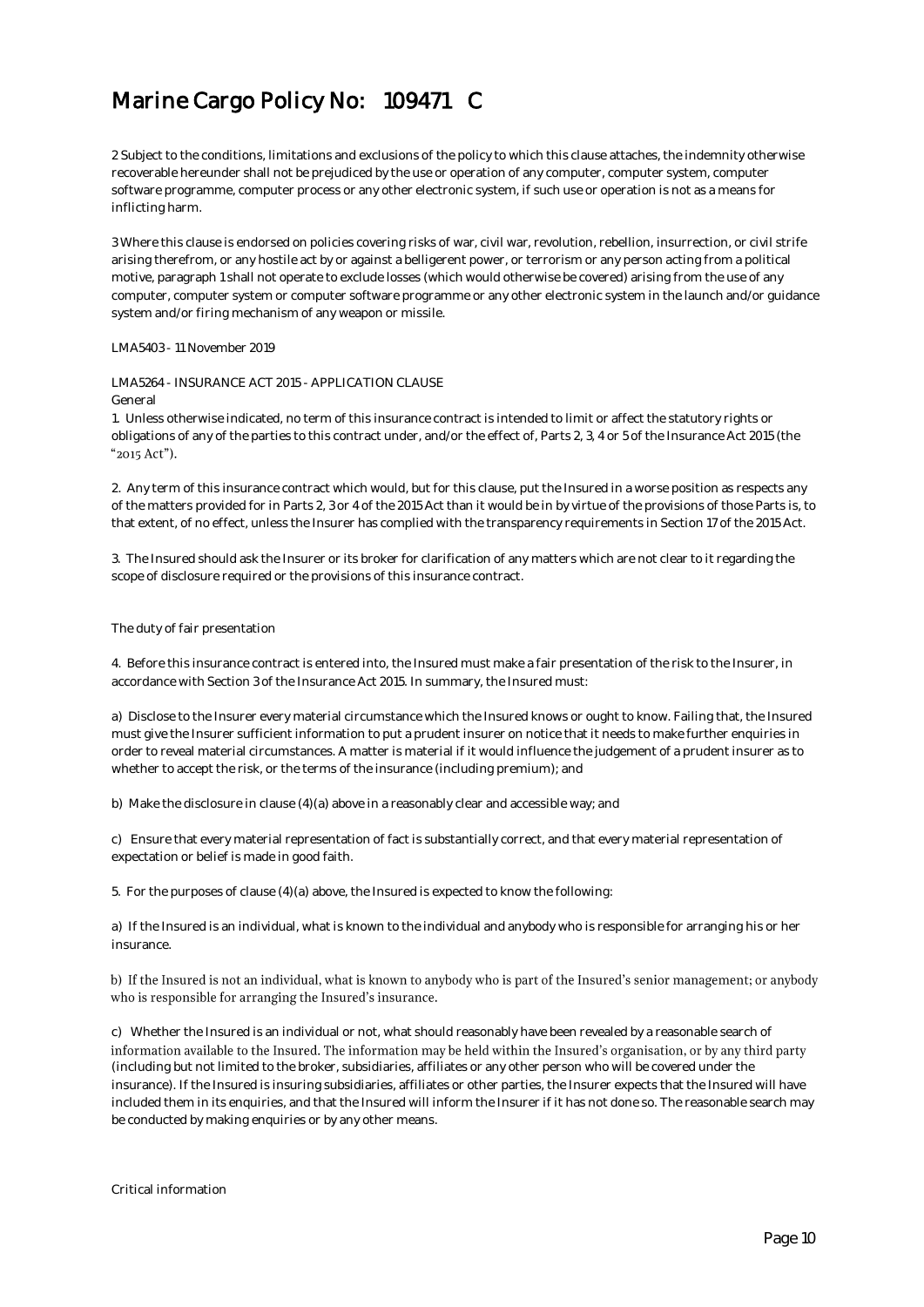6. It is a condition precedent to the Insurer's liability under this insurance contract that the following matters are true and accurate at the time of inception of the contract:

#### As shown on the policy wording. Breach of warranty: suspensory

7. If the Insured breaches a warranty in this insurance contract, the Insurer's liability under the contract shall be suspended from the time of the breach until the time when the breach is remedied (if it is capable of being remedied). The Insurer will have no liability to the Insured for any loss which occurs, or which is attributable to something happening, during the period when the Insurer's liability is suspended.

Terms not relevant to the actual loss

8. Where: (i) there has been a failure to comply with a term (express or implied) of this insurance contract, other than a term that defines the risk as a whole; and (ii) compliance with such term would tend to reduce the risk of loss of a particular kind and/or loss at a particular location and/or loss at a particular time, the Insurer cannot rely on the breach of such term to exclude, limit or discharge its liability if the Insured shows that the failure to comply with such term could not have increased the risk of the loss which actually occurred in the circumstances in which it occurred.

#### Fraudulent claims clause

9. If the Insured makes a fraudulent claim under this insurance contract, the Insurer:

- a) Is not liable to pay the claim; and
- b) May recover from the Insured any sums paid by the Insurer to the Insured in respect of the claim; and
- c) May by notice to the Insured treat the contract as having been terminated with effect from the time of the fraudulent act.
- 10. If the Insurer exercises its right under clause (9)(c) above:

a) The Insurer shall not be liable to the Insured in respect of a relevant event occurring after the time of the fraudulent act. A relevant event is whatever gives rise to the Insurer's liability under the insurance contract (such as the occurrence of a loss, the making of a claim, or the notification of a potential claim); and,

b) The Insurer need not return any of the premiums paid.

#### Fraudulent claims - group insurance

11. If this insurance contract provides cover for any person who is not a party to the contract ("a covered person"), and a fraudulent claim is made under the contract by or on behalf of a covered person, the Insurer may exercise the rights set out in clause (9) above as if there were an individual insurance contract between the Insurer and the covered person. However, the exercise of any of those rights shall not affect the cover provided under the contract for any other person.

Remedies for breach of the duty of fair presentation

12. If, prior to entering into this insurance contract, the Insured shall breach the duty of fair presentation, the remedies available to the Insurer are set out below.

### a) If the Insured's breach of the duty of fair presentation is deliberate or reckless:

i) The Insurer may avoid the contract, and refuse to pay all claims; and, ii) The Insurer need not return any of the premiums paid.

b) If the Insured's breach of the duty of fair presentation is not deliberate or reckless, the Insurer's remedy shall depend upon what the Insurer would have done if the Insured had complied with the duty of fair presentation:

i) If the Insurer would not have entered into the contract at all, the Insurer may avoid the contract and refuse all claims, but must return the premiums paid.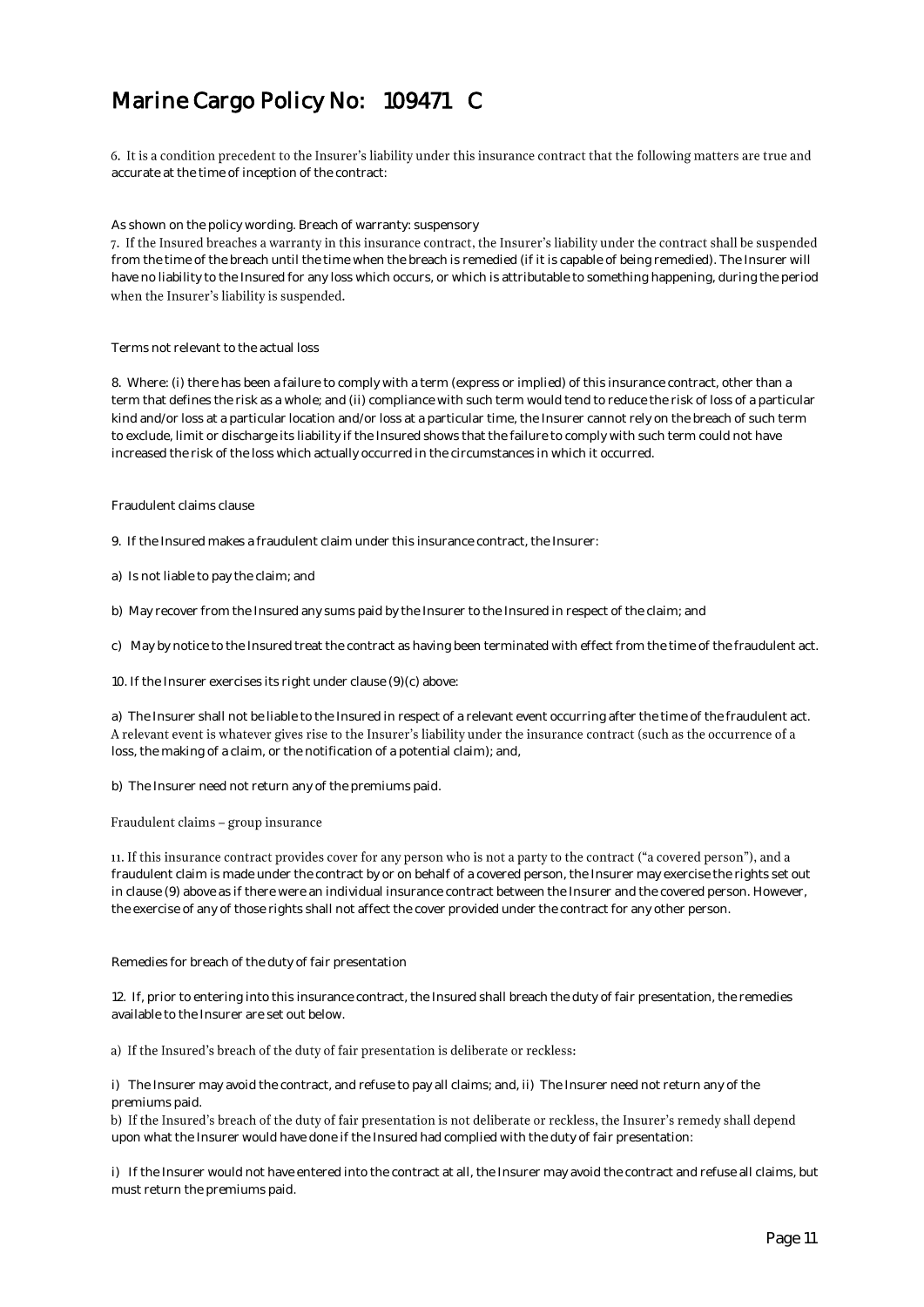ii) If the Insurer would have entered into the contract, but on different terms (other than terms relating to the premium), the contract is to be treated as if it had been entered into on those different terms from the outset, if the Insurer so requires.

iii) In addition, if the Insurer would have entered into the contract, but would have charged a higher premium, the Insurer may reduce proportionately the amount to be paid on a claim (and, if applicable, the amount already paid on prior claims). In those circumstances, the Insurer shall pay only X% of what it would otherwise have been required to pay, where X = (premium actually charged/higher premium) x 100.

13. If, prior to entering into a variation to this insurance contract, the Insured shall breach the duty of fair presentation, the remedies available to the Insurer are set out below.

### a) If the Insured's breach of the duty of fair presentation is deliberate or reckless:

i) The Insurer may by notice to the Insured treat the contract as having been terminated from the time when the variation was concluded; and,

ii) The Insurer need not return any of the premiums paid.

b) If the Insured's breach of the duty of fair presentation is not deliberate or reckless, the Insurer's remedy shall depend upon what the Insurer would have done if the Insured had complied with the duty of fair presentation:

i) If the Insurer would not have agreed to the variation at all, the Insurer may treat the contract as if the variation was never made, but must in that event return any extra premium paid.

ii) If the Insurer would have agreed to the variation to the contract, but on different terms (other than terms relating to the premium), the variation is to be treated as if it had been entered into on those different terms, if the Insurer so requires.

iii) If the Insurer would have increased the premium by more than it did or at all, then the Insurer may reduce proportionately the amount to be paid on a claim arising out of events after the variation. In those circumstances, the Insurer shall pay only X% of what it would otherwise have been required to pay, where X = (premium actually charged/higher premium) x 100.

iv) If the Insurer would not have reduced the premium as much as it did or at all, then the Insurer may reduce proportionately the amount to be paid on a claim arising out of events after the variation. In those circumstances, the Insurer shall pay only X% of what it would otherwise have been required to pay, where X = (premium actually charged/reduced total premium) x 100.

LMA5264 16 March 2016

#### LSW 1001 SEVERAL LIABILITY NOTICE

The subscribing insurers' obligations under contracts of insurance to which they subscribe are several and not joint and are limited solely to the extent of their individual subscriptions. The subscribing insurers are not responsible for the subscription of any co-subscribing insurer who for any reason does not satisfy all or part of its obligations.

MACHINERY New:

Excluding Electrical and Mechanical Derangement, unless caused by an insured peril.

Excluding Rust, Oxidisation and Discolouration on unpacked or unprotected items.

Subject to Institute Replacement Clause

Second-Hand:

Excluding Electrical and Mechanical Derangement unless caused by an insured peril.

Excluding Rust, Oxidisation and Discolouration.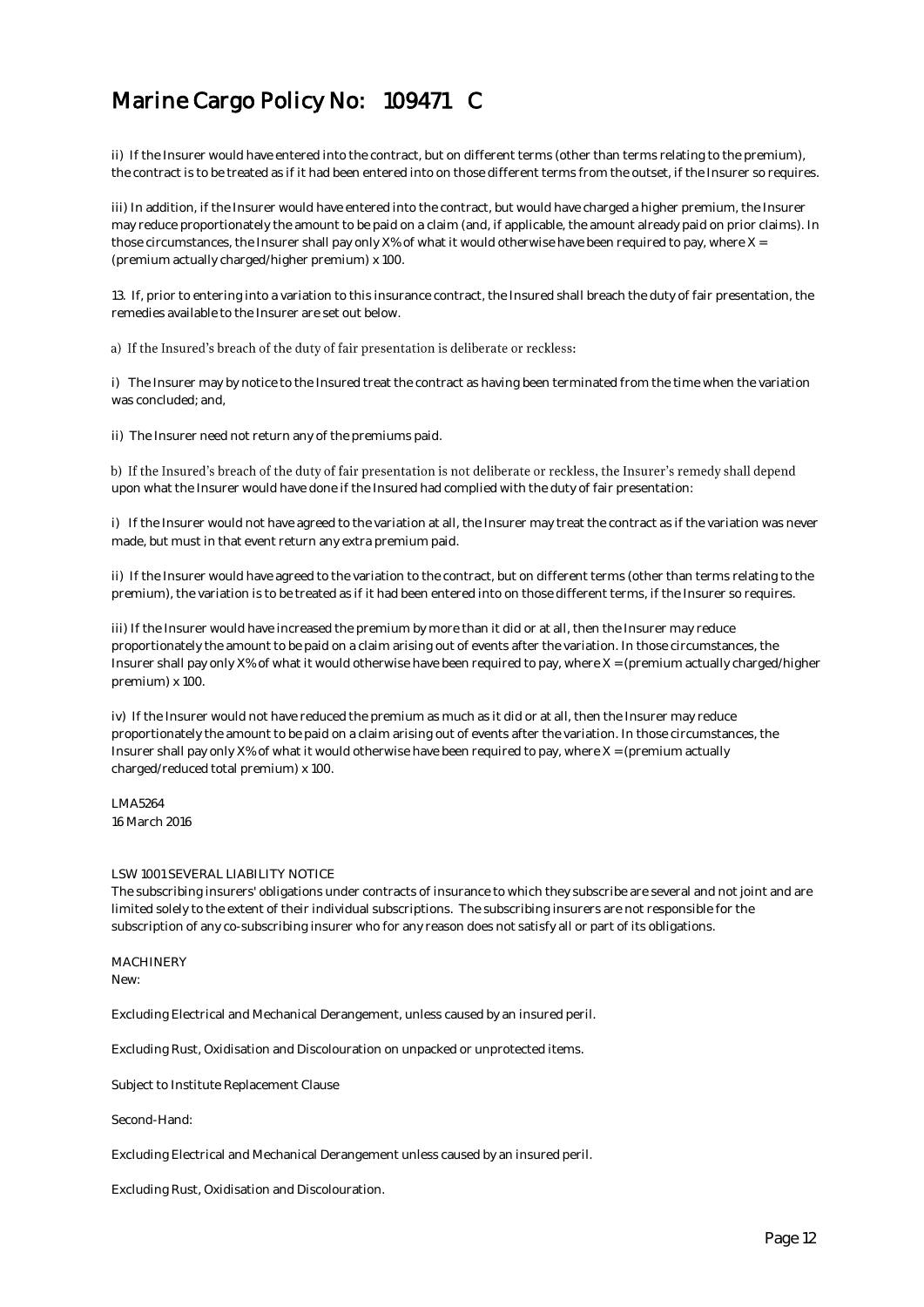Excluding Scratching, Denting, Chipping and subsequent cost of repainting.

Subject to Second-Hand Replacement Clause.

OWN VEHICLE THEFT EXCLUSION CLAUSE Excluding theft of/from unattended vehicle unless:-

1) All points of access are locked, keys removed and any alarm/immobiliser systems set. AND

2) Between the hours of 9 pm and 6 am the vehicle is kept in a locked compound/premises.

#### PAIRS AND SETS CLAUSE

In the event of loss of or damage to any article forming part of a pair or set Underwriters shall not be liable for more than the value of the particular part or parts which may be lost or damaged without reference to any special value which such part or parts may have as forming a pair or set but in any event not exceeding a proportionate part of the sum insured in respect of the pair or set.

### POLICY JURISDICTION CLAUSE

This policy shall be construed according to and governed by English law and any dispute hereunder shall be submitted to the exclusive jurisdiction of the High Court of Justice, England.

### PREMIUM PAYMENT CLAUSE

It is hereby agreed between the Underwriters and the Assured that in the event of the Assured, or their agents on whose instructions insurance may have been effected, failing to pay Underwriters (or their authorized agents "Representatives") the premium or any instalment thereof on the due date, or failing to submit the necessary documentation for an invoice to be raised;

a) this policy may be forthwith cancelled by Underwriters (or on their behalf by their Representatives). The foregoing is subject to Underwriters or their Representatives giving 10 calendar days' notice in writing to the Assured, or their agents on whose instructions insurance may have been effected or in accordance with the terms and conditions of any letter of undertaking that may be issued in favour of any assignee or mortgagee of this insurance. Where cancellation occurs due to failure by the Assured (or its agent) to make any payment at all, the insurance shall be void ab initio once the cancellation notice has become effective. If part payment has been made, the insurance may be cancelled on a pro rata basis and the Underwriters shall only accept time on risk for the period in respect of which payment has been made.

b) will delay the payment of any claim presented and agreed for settlement under the policy. If cancellation occurs due to failure by the Assured (or its agent) to make any payment at all, claims which would otherwise have been covered by the insurance will be rejected entirely.

#### PROCESS CLAUSE

No claim to attach for damage to property hereby insured which may be sustained whilst the same is under any process and directly resulting therefrom.

### RETURNED GOODS CLAUSE

This policy shall apply to goods returned to the Assured where the Assured are responsible for such goods and where there is no more specific insurance in force.

The Assured shall take all reasonable steps to ensure that Customers/Clients who return goods shall comply with the following requests:-

- 1. Goods returned by post shall be despatched via a system, which provides proof of posting and of delivery.
- 2. Goods shall be suitably packed and protected for the return transit.

### SECOND HAND REPLACEMENT CLAUSE

Underwriters' liability under the Institute Replacement Clause is limited to that proportion of any claim which the insured value bears to the present day cost of Machines and/or any other interest of a similar nature when new.

#### SHIPMENTS OF STEEL AND/OR METALS AND/OR SIMILAR ITEMS

Shipments of Steel and/or Metals and/or similar items are covered hereunder but excluding loss or damage arising from rust, oxidisation, discolouration absolutely and twisting, bending, distortion unless caused by an insured peril.

STANDARD CONDITIONS CLAUSE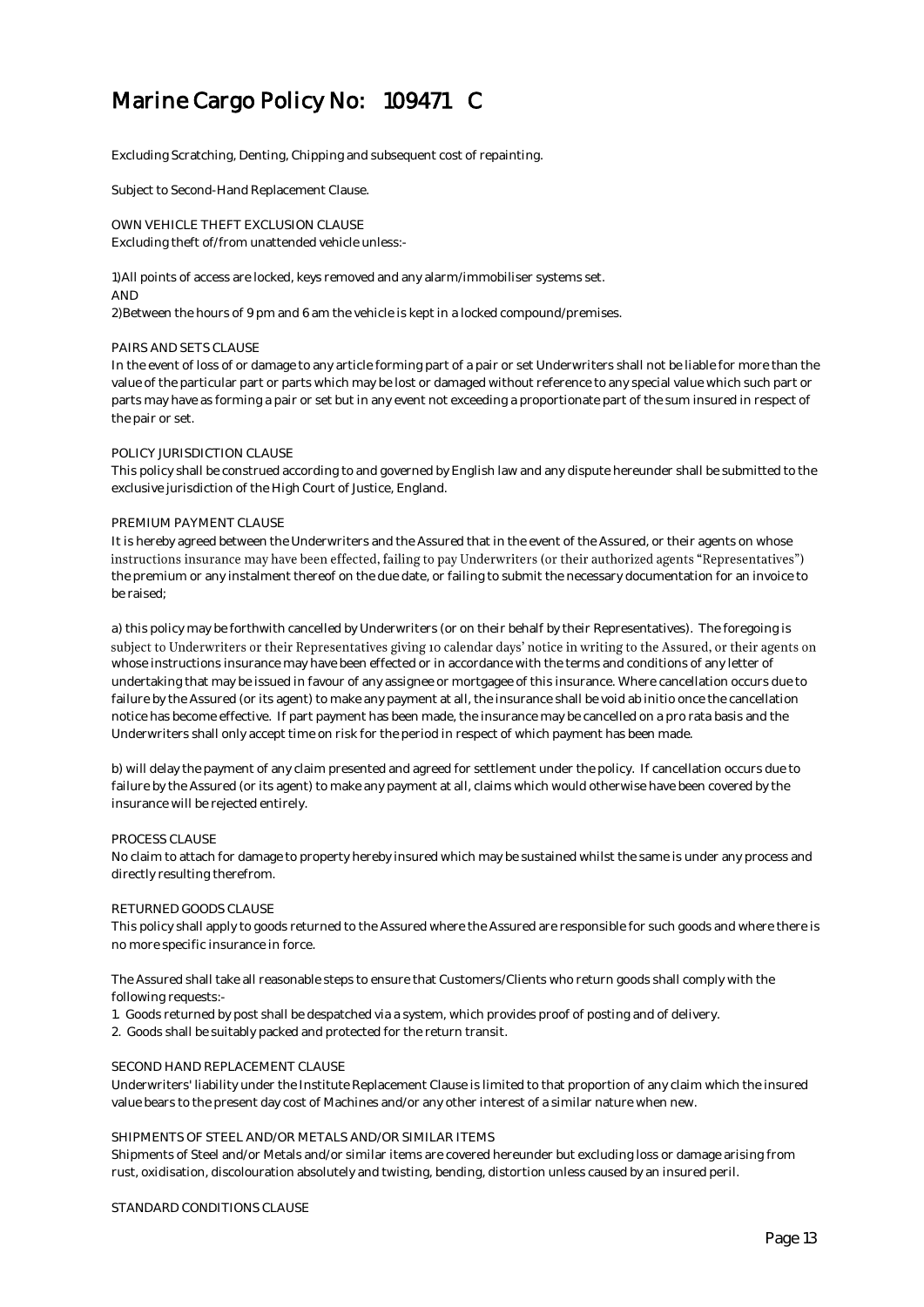It is a condition of this insurance that the Assured is bound to declare hereunder every shipment without exception, Underwriters being bound to accept up to but not exceeding the amount specified herein.

It is also agreed that this insurance shall not be prejudiced by any unintentional delay or omission in reporting hereunder or any unintentional error in the amount or the description of the interest, vessel, voyage or if the subject matter be shipped on a vessel other than that originally advised by the Assured.

It is a condition that the Assured makes a full declaration of material facts at the inception of the policy period and there is an ongoing duty that the Assured discloses any changes to those material facts during the currency of the policy period.

The policy is subject to and incorporates the provisions of the Insurance Act 2015 and any modification thereof unless such modification has been excluded under the policy. In connection therewith the policy includes LMA5264.

SUBROGATION WAIVER CLAUSE (Applies to policies where Lonham also hold the Liability Cover) In cases where the policy holder or named insured is a haulier, freight forwarder, Non-Vessel Owning Carrier or warehouse keeper responsible for arranging carriage or storage of goods covered under this contract, Underwriters agree to waive their rights of recourse against the policy holder or named insured under the Lonham Group Limited policy number.

### SURVEY FEES

In the event of the Assured and/or consignee complying with the instruction contained in the policy or on the certificate of insurance to call for a survey in respect of physical loss or damage which may result in a claim hereunder, it is hereby understood and agreed that reasonable expenses incurred and fees charged in respect of that survey are for Underwriters' account even though a claim may not subsequently result hereunder.

### TRIEA

A standard premium of GBP 50, USD 75 or EUR 75 is deemed to be included within any individual rating.

### WAR AND/OR STRIKES PREMIUM CLAUSE (JC 2004/039 06/09/04)

Notwithstanding anything to the contrary stated in the rates/premium applicable to the Policy into which this Clause is incorporated (the Policy), it is agreed that in the event of a transit to or from or within the geographical areas as listed as Elevated, High or Severe in the Global Cargo Watch List (GCWL), war and/or strikes risks in respect of such transits are held covered in accordance with the applicable war and/or strikes clauses contained in the Policy at rate(s) to be agreed.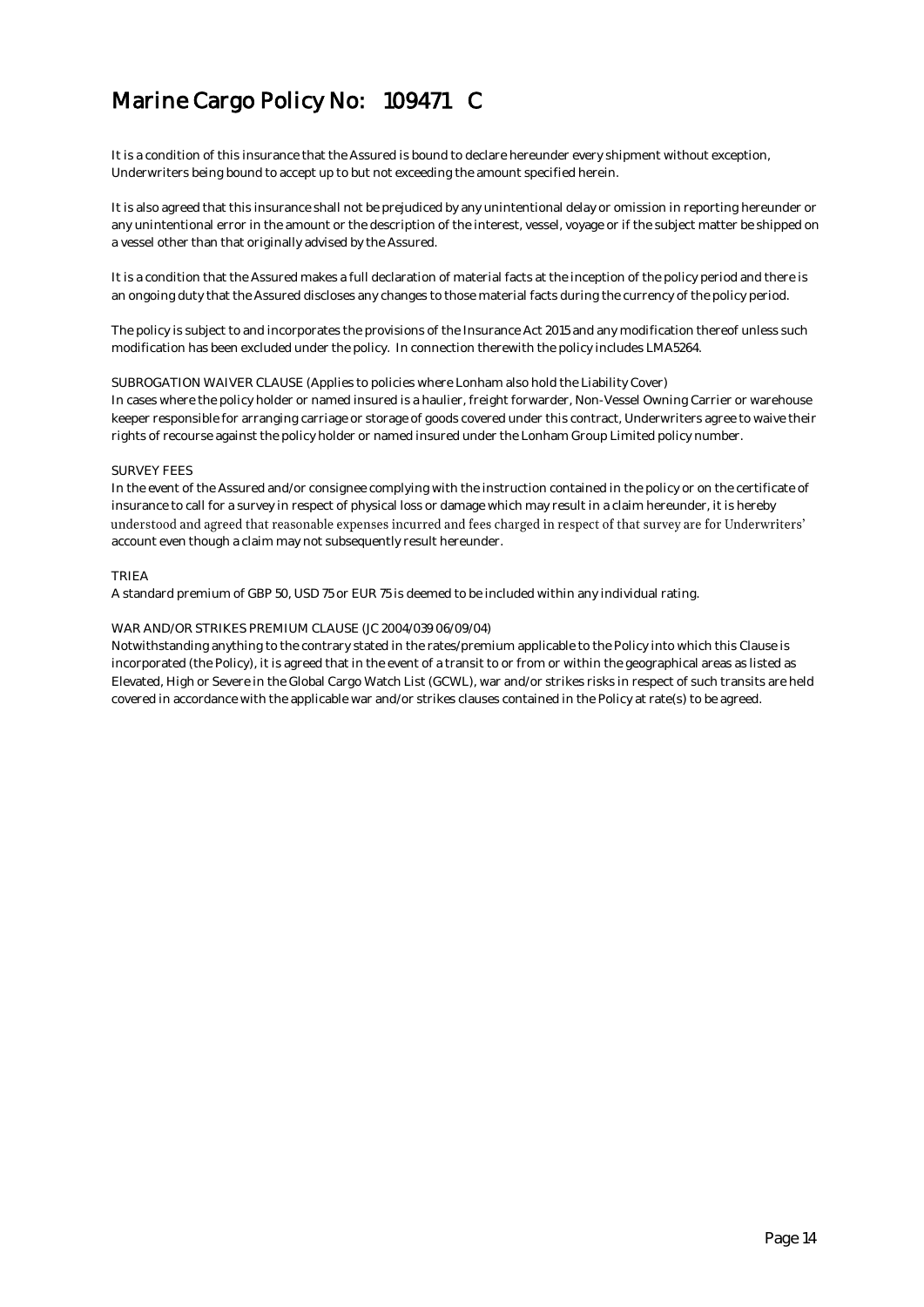### CONTACTS AND COMPLAINTS PROCEDURE

Lonham Group Ltd acts as agent for Chaucer Syndicate 1084 at Lloyd's of London in performing its duties under this policy.

We aim to provide a first class service. If we have not delivered the service that you expected or have any concerns relating to the policy, we would like the opportunity to offer additional support to put things right. We ask you initially raise your concern with Lonham Group Ltd, contacts as follows:

Contact details: Policy issues: Mike Ayres, Underwriting Director Claims issues: Christine Midwood, Claims Director Lonham Group Ltd, The Maltings, Princes Street, Ipswich, Suffolk, IP1 1SB, UK, Tel: +44(0)1473216116, E-Mail: lonham@lonham.co.uk

If you are still not happy with our response or the course of action proposed, a complaint can be referred to our Complaints Officer, as shown below.

Complaints Procedure ALL COMPLAINTS BY THE ASSURED MUST BE REFERRED IN THE FIRST INSTANCE TO LONHAM GROUP LTD, as follows:

Diane Stannard, Complaints Officer, Lonham Group Ltd, The Maltings, Princes Street, Ipswich, Suffolk, IP1 1SB, UK, Tel: +44(0)1473216116, E-Mail: lonham@lonham.co.uk

IF NO SATISFACTION IS OBTAINED COMPLAINTS SHOULD THEN BE REFERRED TO:

Complaints, Lloyd's, Fidentia House, Walter Burke Way, Chatham Maritime, Chatham, Kent, ME4 4RN, Tel: +44(0)207327 5693, Fax: +44(0)20 7327 5225, E-Mail: complaints@lloyds.com

In the event that the Complaints Department is unable to resolve your complaint, it may be possible to refer it to the Financial Ombudsman Service. Further details will be provided at the appropriate time.

Lloyd's is regulated by the Financial Conduct Authority ("The FCA"), 25 The North Colonnade, Canary Wharf, London, E14 5HS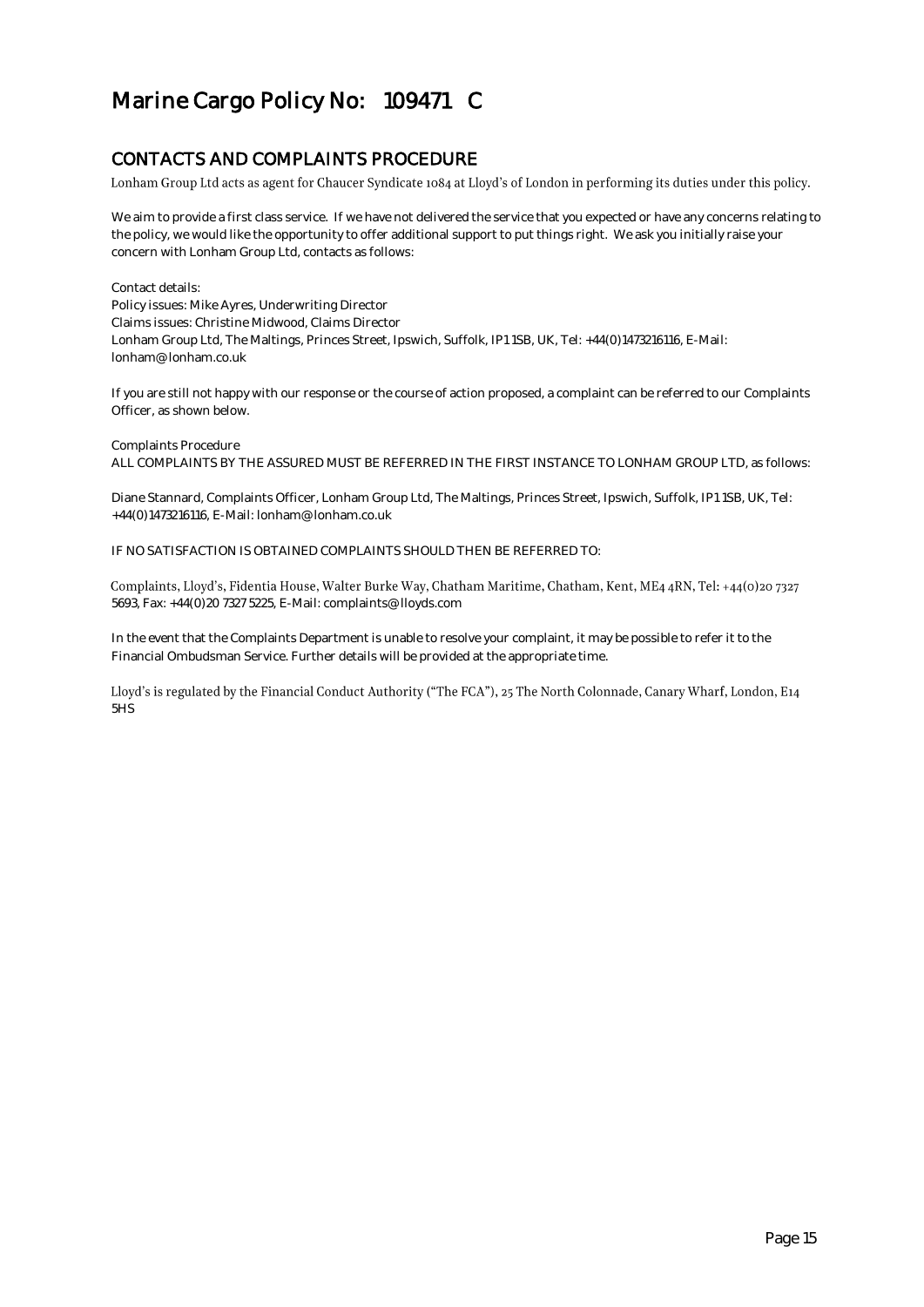### INSURANCE ACT 2015 - APPLICATION CLAUSE ("WRAPAROUND CLAUSE")

General

1. Unless otherwise indicated, no term of this insurance contract is intended to limit or affect the statutory rights or obligations of any of the parties to this contract under, and/or the effect of, Parts 2, 3, 4 or 5 of the Insurance Act 2015 (the "2015 Act").

2. Any term of this insurance contract which would, but for this clause, put the Insured in a worse position as respects any of the matters provided for in Parts 2, 3 or 4 of the 2015 Act than it would be in by virtue of the provisions of those Parts is, to that extent, of no effect, unless the Insurer has complied with the transparency requirements in Section 17 of the 2015 Act.

3. The Insured should ask the Insurer or its broker for clarification of any matters which are not clear to it regarding the scope of disclosure required or the provisions of this insurance contract.

### The duty of fair presentation

4. Before this insurance contract is entered into, the Insured must make a fair presentation of the risk to the Insurer, in accordance with Section 3 of the Insurance Act 2015. In summary, the Insured must:

a) Disclose to the Insurer every material circumstance which the Insured knows or ought to know. Failing that, the Insured must give the Insurer sufficient information to put a prudent insurer on notice that it needs to make further enquiries in order to reveal material circumstances. A matter is material if it would influence the judgement of a prudent insurer as to whether to accept the risk, or the terms of the insurance (including premium); and

b) Make the disclosure in clause (4)(a) above in a reasonably clear and accessible way; and

c) Ensure that every material representation of fact is substantially correct, and that every material representation of expectation or belief is made in good faith.

5. For the purposes of clause (4)(a) above, the Insured is expected to know the following:

a) If the Insured is an individual, what is known to the individual and anybody who is responsible for arranging his or her insurance.

b) If the Insured is not an individual, what is known to anybody who is part of the Insured's senior management; or anybody who is responsible for arranging the Insured's insurance.

c) Whether the Insured is an individual or not, what should reasonably have been revealed by a reasonable search of information available to the Insured. The information may be held within the Insured's organisation, or by any third party (including but not limited to the broker, subsidiaries, affiliates or any other person who will be covered under the insurance). If the Insured is insuring subsidiaries, affiliates or other parties, the Insurer expects that the Insured will have included them in its enquiries, and that the Insured will inform the Insurer if it has not done so. The reasonable search may be conducted by making enquiries or by any other means.

### Critical information

6. It is a condition precedent to the Insurer's liability under this insurance contract that the material facts detailed under the "Critical Information" section of the policy are true and accurate at the time of inception of the contract.

### Breach of warranty: suspensory

7. If the Insured breaches a warranty in this insurance contract, the Insurer's liability under the contract shall be suspended from the time of the breach until the time when the breach is remedied (if it is capable of being remedied). The Insurer will have no liability to the Insured for any loss which occurs, or which is attributable to something happening, during the period when the Insurer's liability is suspended.

### Terms not relevant to the actual loss

8. Where: (i) there has been a failure to comply with a term (express or implied) of this insurance contract, other than a term that defines the risk as a whole; and (ii) compliance with such term would tend to reduce the risk of loss of a particular kind and/or loss at a particular location and/or loss at a particular time, the Insurer cannot rely on the breach of such term to exclude, limit or discharge its liability if the Insured shows that the failure to comply with such term could not have increased the risk of the loss which actually occurred in the circumstances in which it occurred.

Fraudulent claims clause

9. If the Insured makes a fraudulent claim under this insurance contract, the Insurer:

a) Is not liable to pay the claim; and

b) May recover from the Insured any sums paid by the Insurer to the Insured in respect of the claim; and

c) May by notice to the Insured treat the contract as having been terminated with effect from the time of the fraudulent act.

10. If the Insurer exercises its right under clause (9)(c) above: